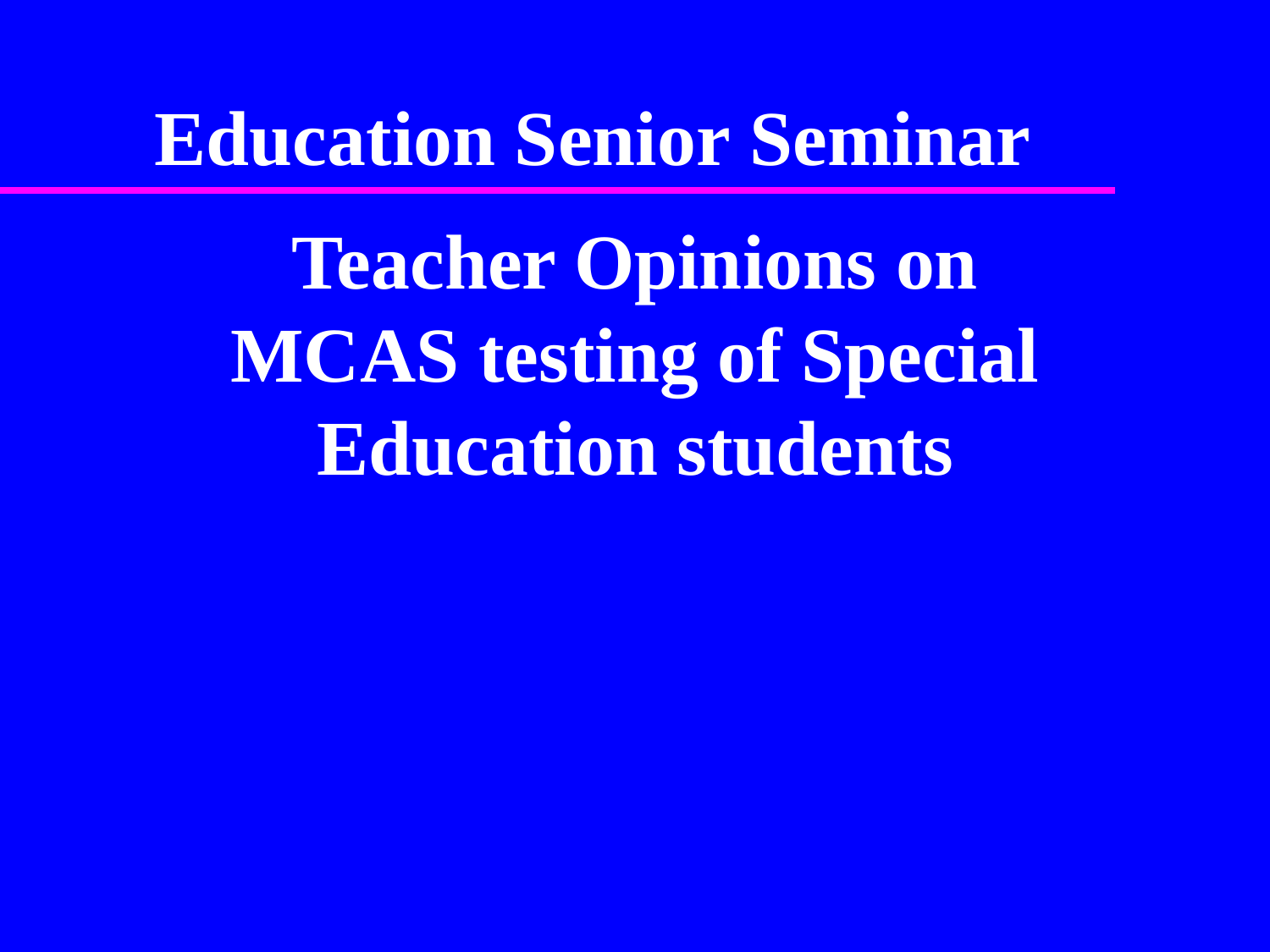# **Research Question & Significance**

 $\bullet$  Do the opinions of mainstream teachers regarding MCAS testing of special education students differ from those of special education teachers?

Importance into looking at these two distinctive groups of teachers who work within the institution of education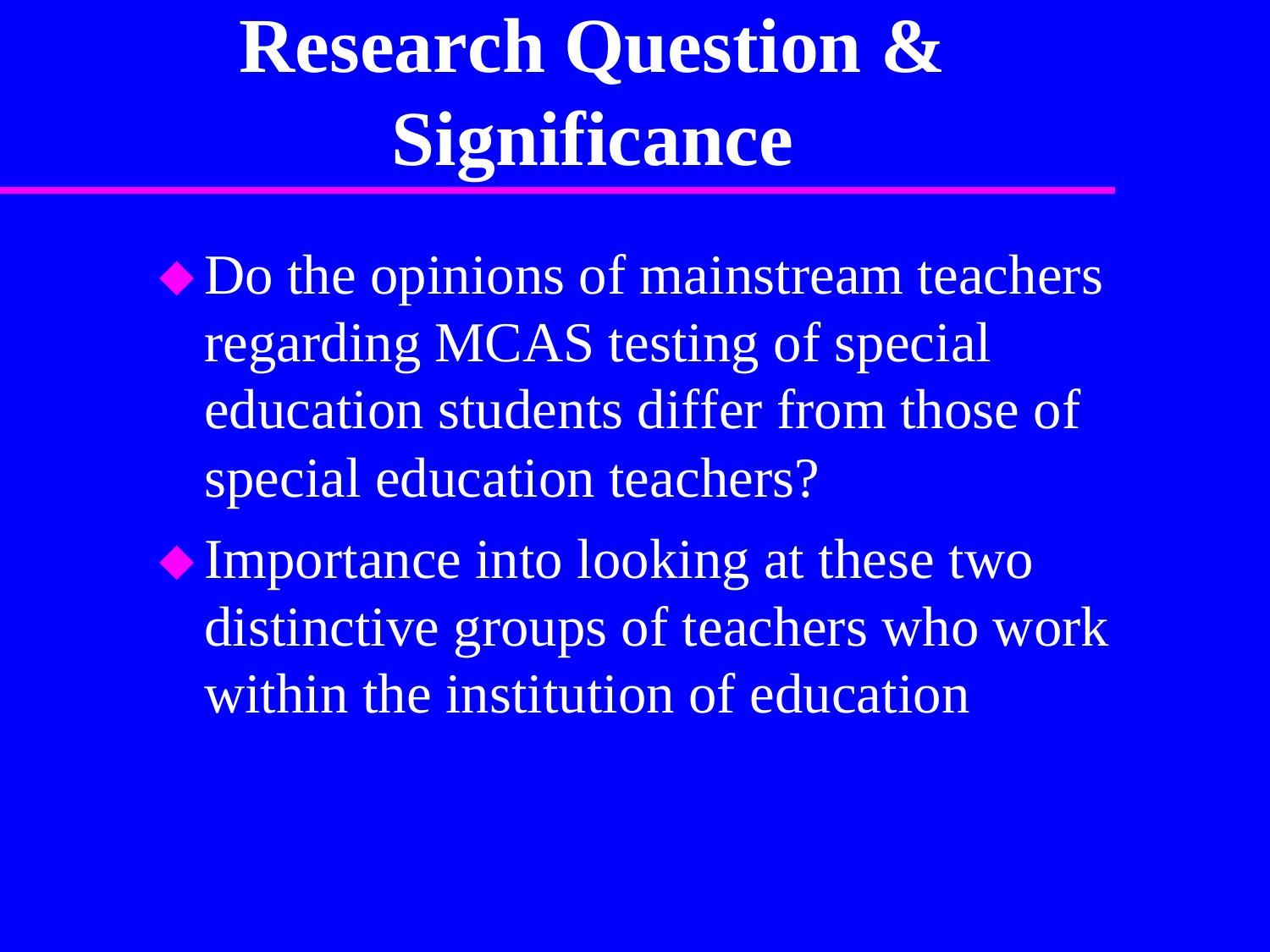# **MCAS Testing**

- **The Massachusetts Comprehensive Assessment** System (MCAS) is a standardized test which measures the performance of students, schools and districts in accordance to the Education Reform Law of 1993.
- These tests are required not only as a way of standardizing the curriculum in public schools but also as a graduation requirement of the students.
- $\triangle$  Students are tested in the 10<sup>th</sup> grade in the subjects of Math, English and Science & Technology.
- **Test contains multiple choice, open response,** short answer and writing prompts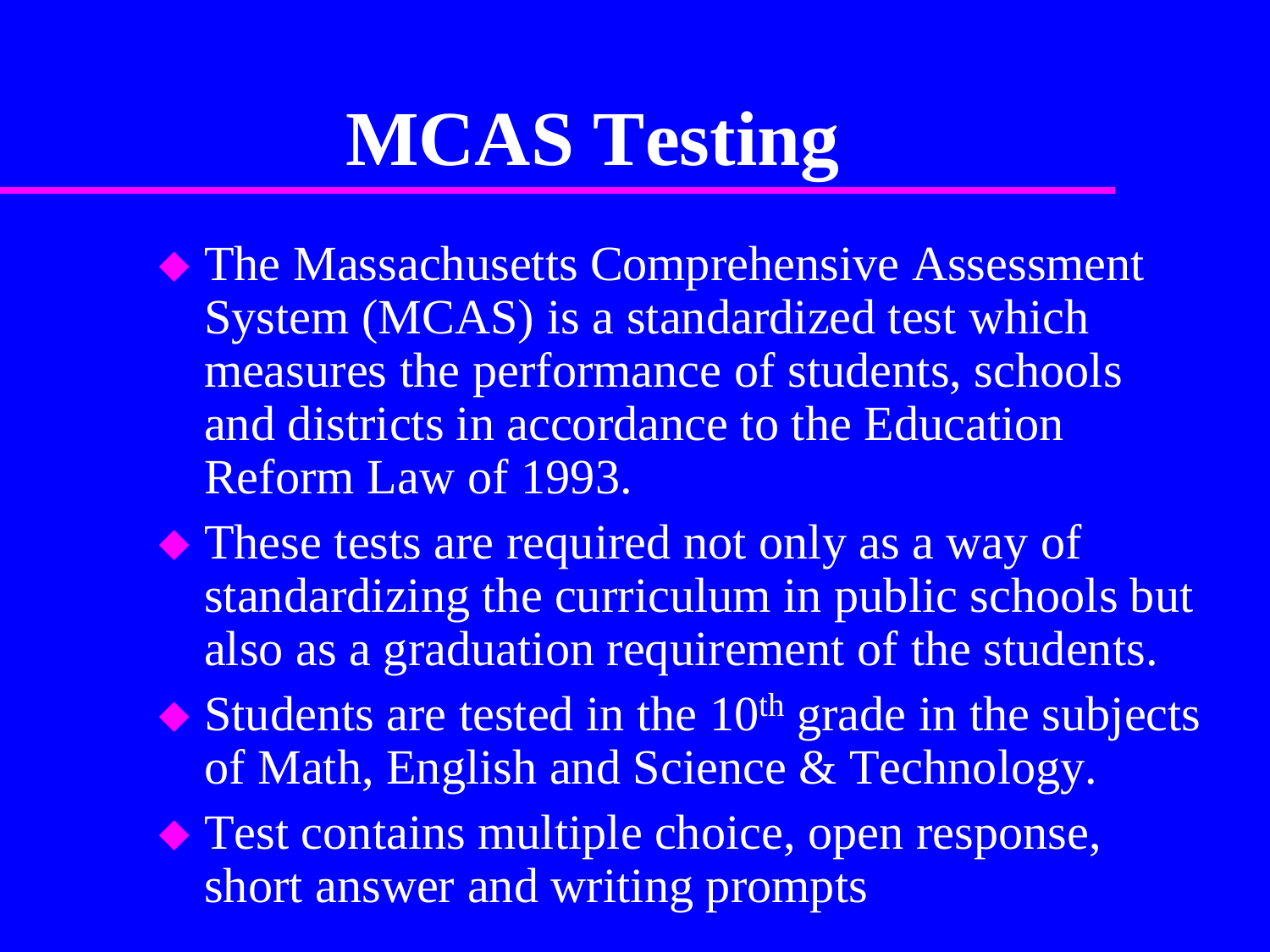### **Existing Literature**

◆ Focus on standardized testing for all students

- **Example 2 Focus on inequality in school system**
- **Example 1 Franchish Student and parent reactions to the** mandate of MCAS.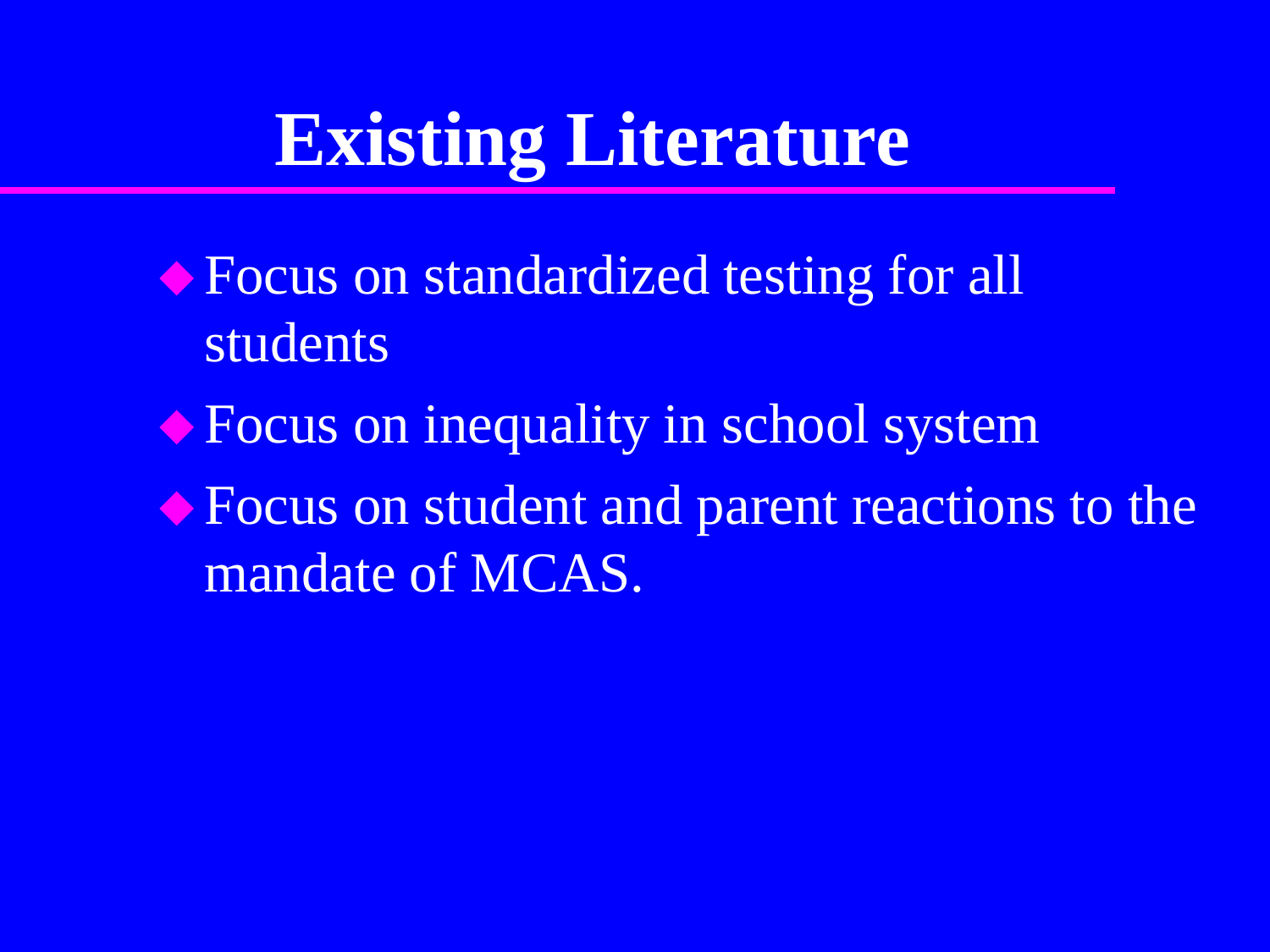## **Methodology**

- Received permission from IRB to conduct interviews with school teachers.
- Interviewed at a Massachusetts suburban school which houses a learning center based Special Education program.
- Interviewed 9 teachers. All from the same school, similar backgrounds being that of white and affluent.The 9 teachers are made up of 4 special education teachers and 5 mainstream teachers in the fields of English, math, and science.
- The teachers were selected based on availability of their schedule in accordance to my schedule as well.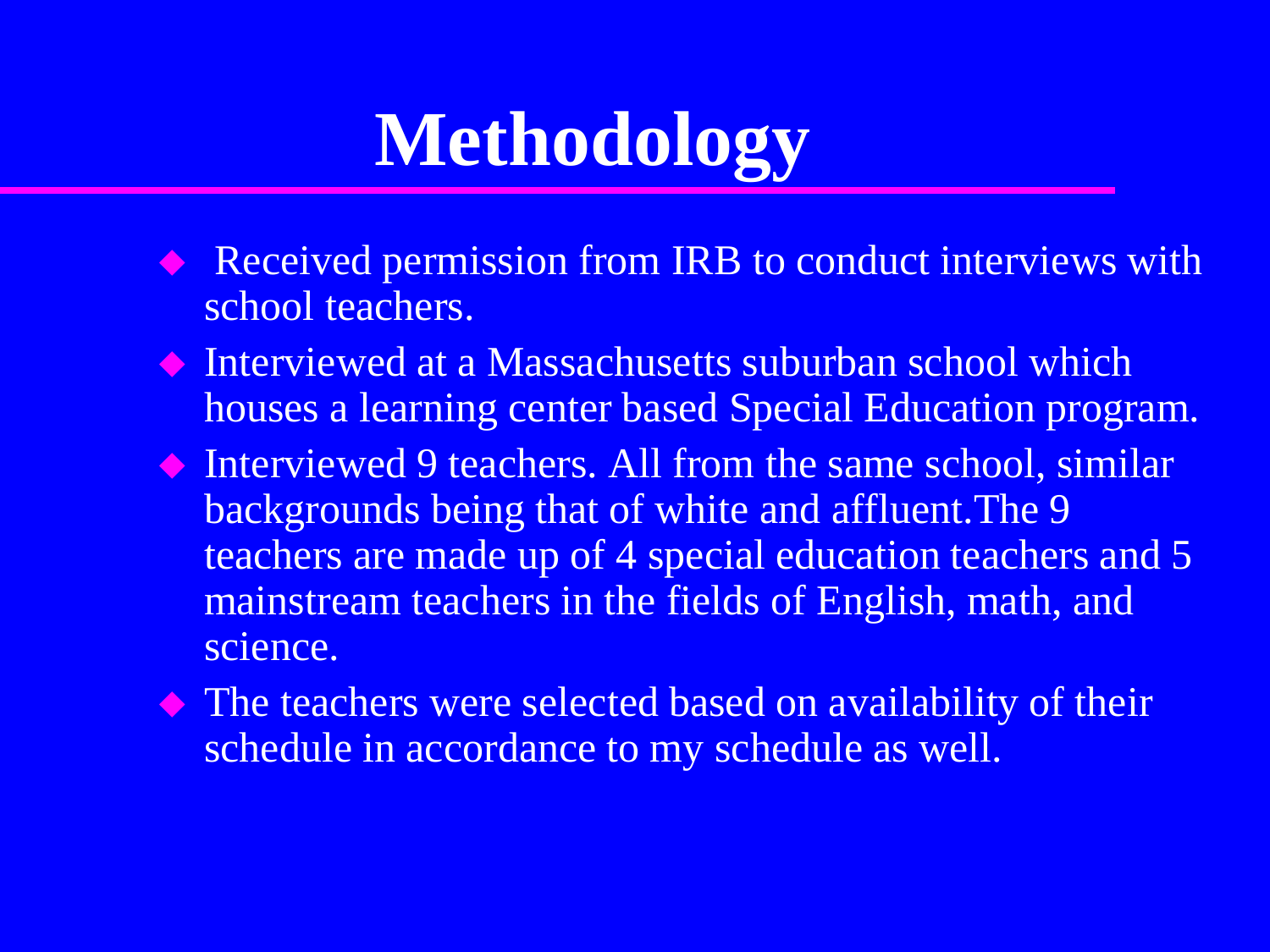#### **Themes**

**Policy on Accommodations Graduation Requirements Appropriateness Exemption & Accommodation**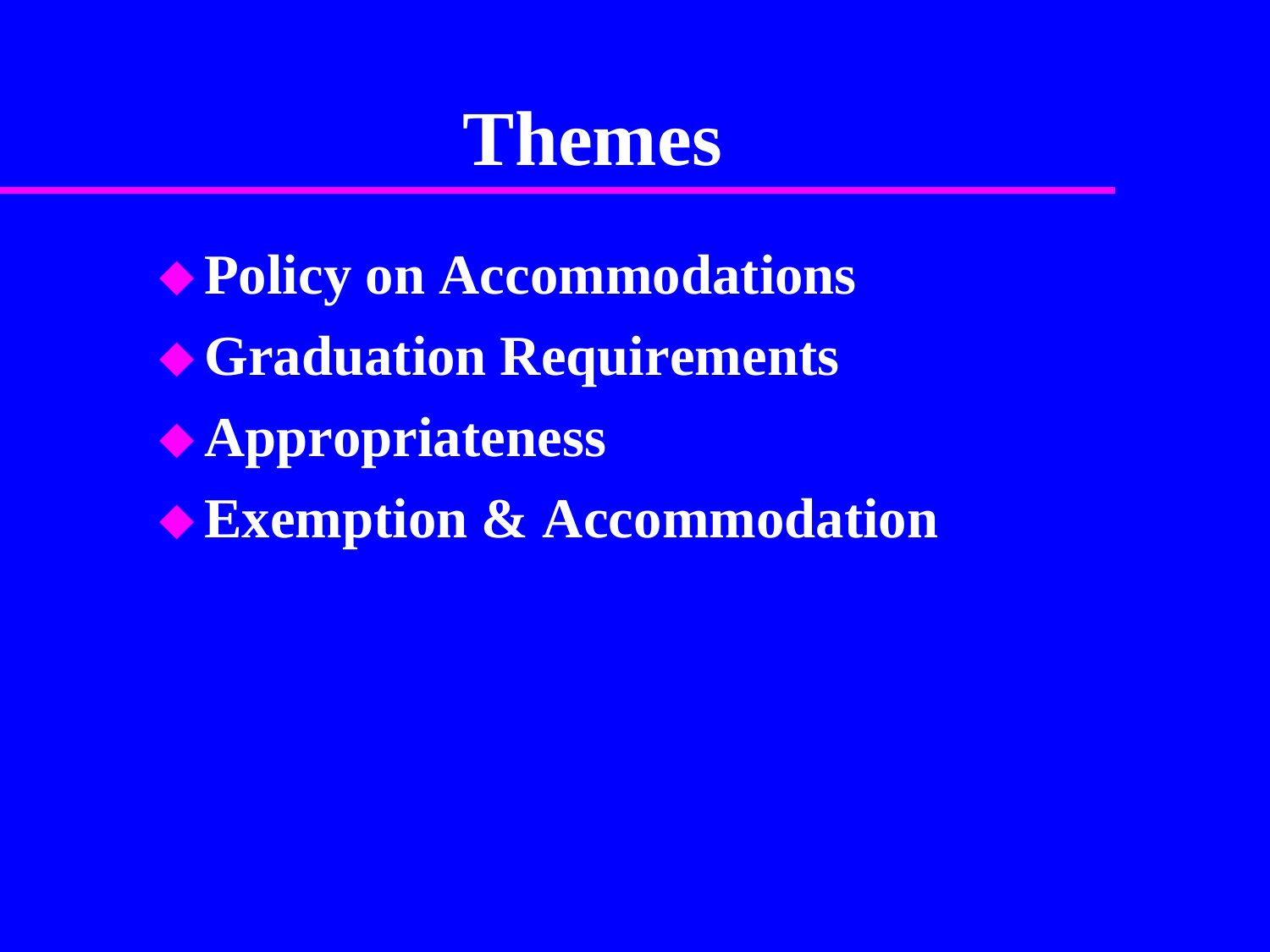### **Policy on Accommodations**

- What are the school policies of MCAS testing of SPED students in regards to the accommodations?
- 1 out of 5 mainstream teachers knew one of the policies on accommodations for SPED students
- ◆ 4 out of 4 special education teachers knew about school policy regarding accommodations for SPED students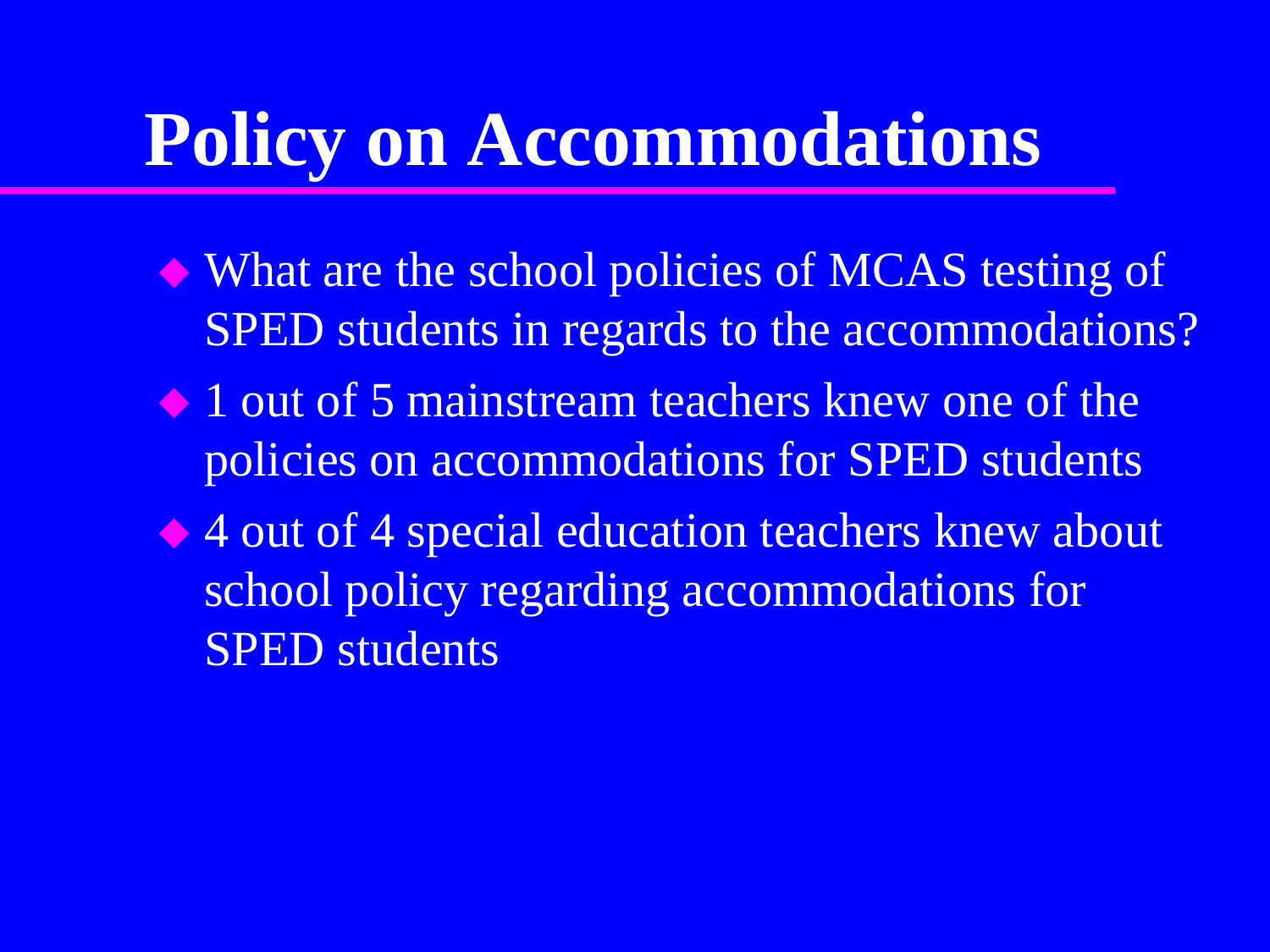### **Graduation Requirements**

• Do you think that the graduation requirement of the MCAS testing is fair? • 2 out of 4 mainstream teachers believed that the graduation requirement was unfair. 2 out of 4 mainstream teachers believed that the accountability was necessary  $\triangle$  4 out of 4 SPED teachers believed that the graduation requirement was unfair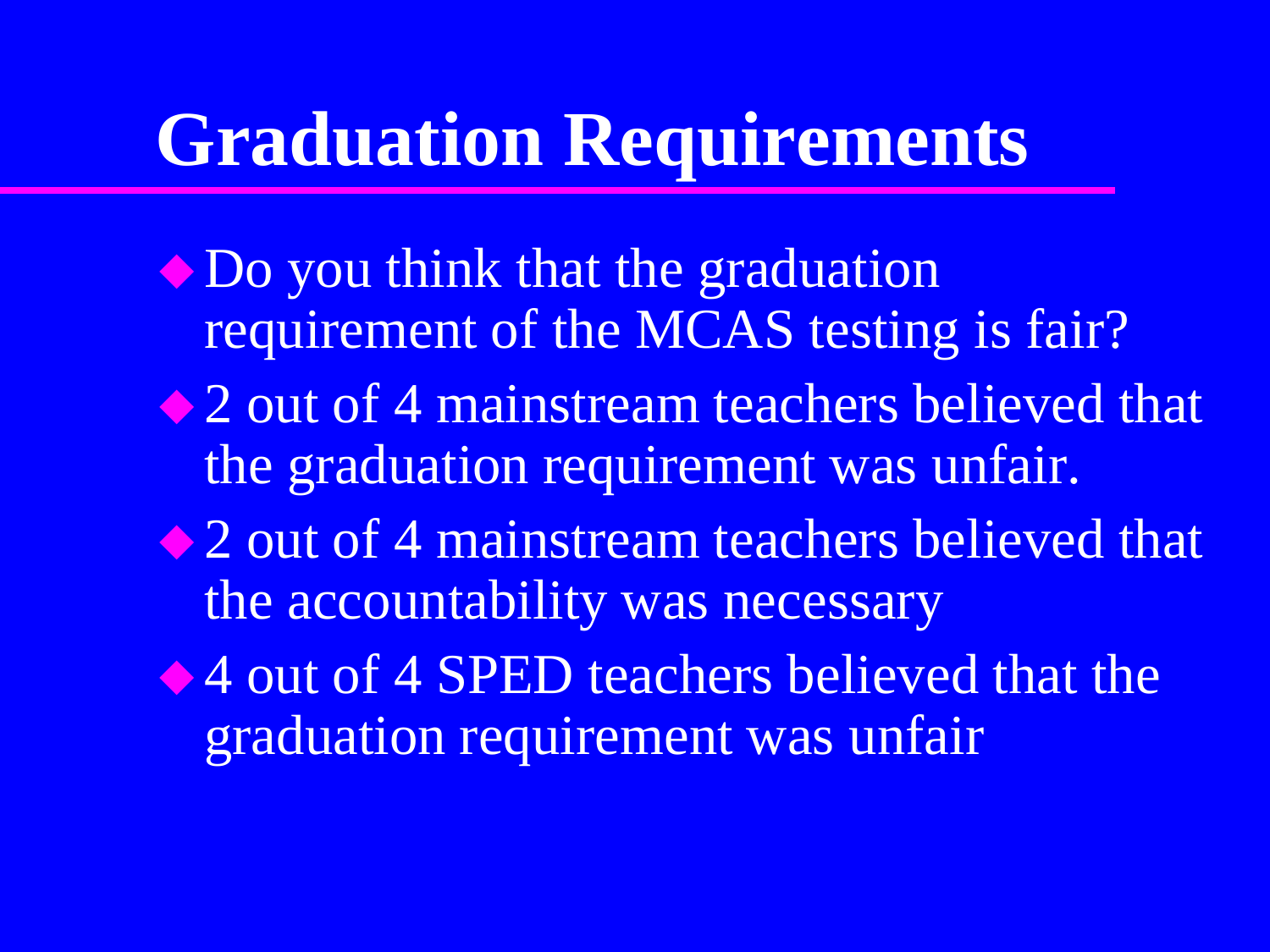## **Appropriateness**

- $\bullet$  Do you think that the materials on the MCAS are appropriate for the special Ed students? Do you think that they are a good assessment of their abilities?
- ◆ 4 out of 4 SPED teachers feel that the MCAS are neither appropriate nor a good assessment of special education students' abilities.
- 5 out of 5 mainstream teachers believe that the MCAS is appropriate and a relatively good assessment of the SPED students ability.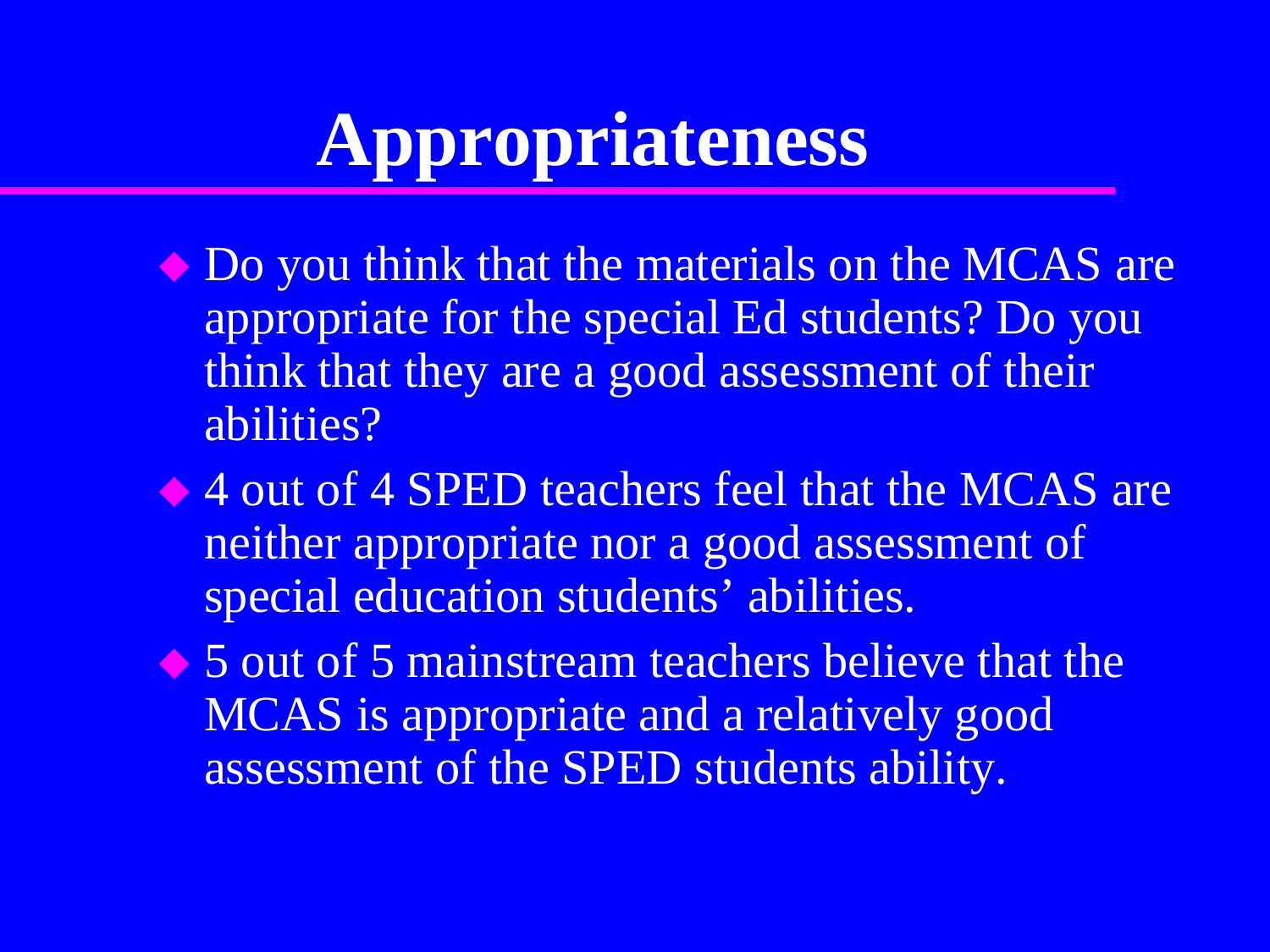### **Exemption & Accommodation**

- $\bullet$  Do you think that SPED students should be exempt from MCAS, be allowed more accommodations or are the accommodations appropriate for them?
- Neither SPED teachers nor mainstream teachers believe that SPED students should be exempt from the MCAS test
- 4 out of 4 SPED teachers stated that SPED students needed more accommodations on the MCAS test, similar to their IEP

4 out of 5 mainstream teachers felt that the accommodations allowed were adequate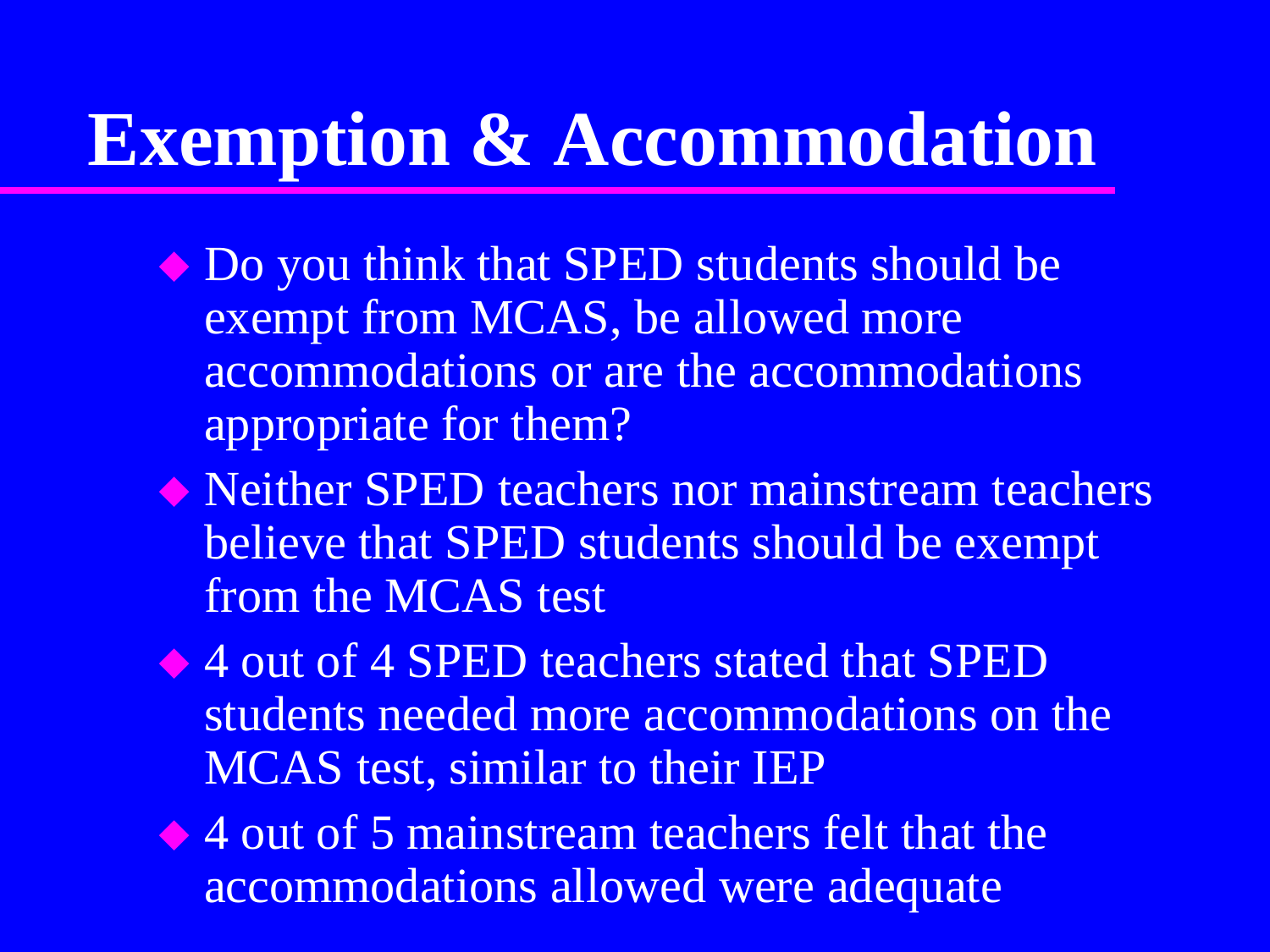#### **Thesis Statement**

While examining school policy, accommodations, graduation requirements, and appropriateness of standardized testing, special education teachers and mainstream teachers hold extremely different opinions about MCAS testing of special education students.